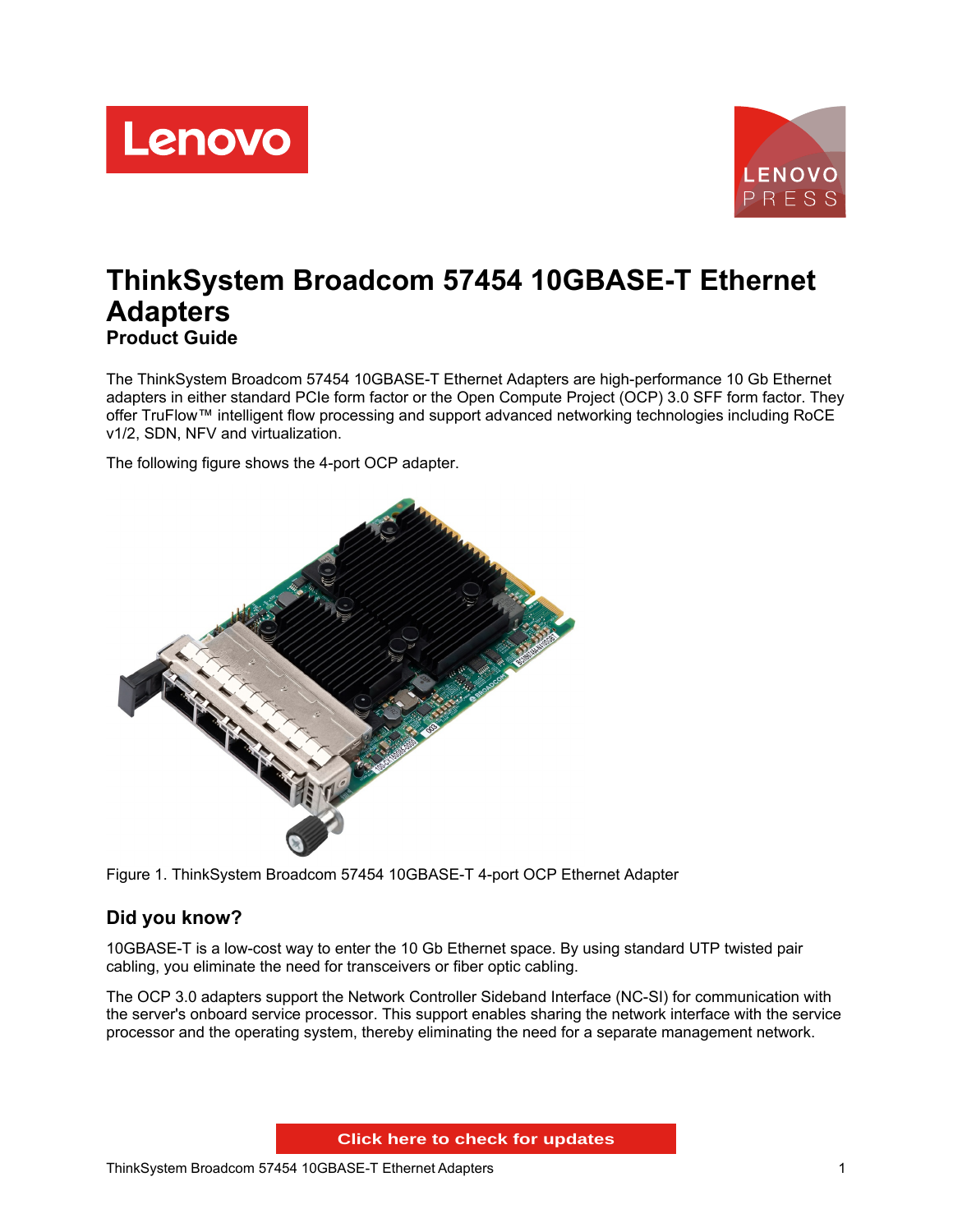# **Part number information**

The ordering information is listed in the following table.

| Table 1. Ordering information |  |
|-------------------------------|--|
|-------------------------------|--|

| <b>Part number</b>   | <b>Feature code</b> | <b>Description</b>                                                |
|----------------------|---------------------|-------------------------------------------------------------------|
| <b>PCIe adapters</b> |                     |                                                                   |
| 4XC7A08245           | B5SU / BFY6*        | ThinkSystem Broadcom 57454 10GBASE-T 4-port PCIe Ethernet Adapter |
| <b>OCP</b> adapters  |                     |                                                                   |
| 4XC7A08240           | <b>B5T4</b>         | ThinkSystem Broadcom 57454 10GBASE-T 4-port OCP Ethernet Adapter  |

\* Feature code BFY6 is for the SR860 V2 and SR850 V2; B5SU is for all other supported servers

The adapters, when shipped as a stand-alone option part number, includes the following items:

- One Broadcom adapter
- PCIe adapters: Full-height (3U) bracket attached with low-profile (2U) bracket included in the box
- Documentation flyer

The following figure shows the ThinkSystem Broadcom 57454 10GBASE-T 4-port PCIe Ethernet Adapter.



Figure 2. ThinkSystem Broadcom 57454 10GBASE-T 4-port PCIe Ethernet Adapter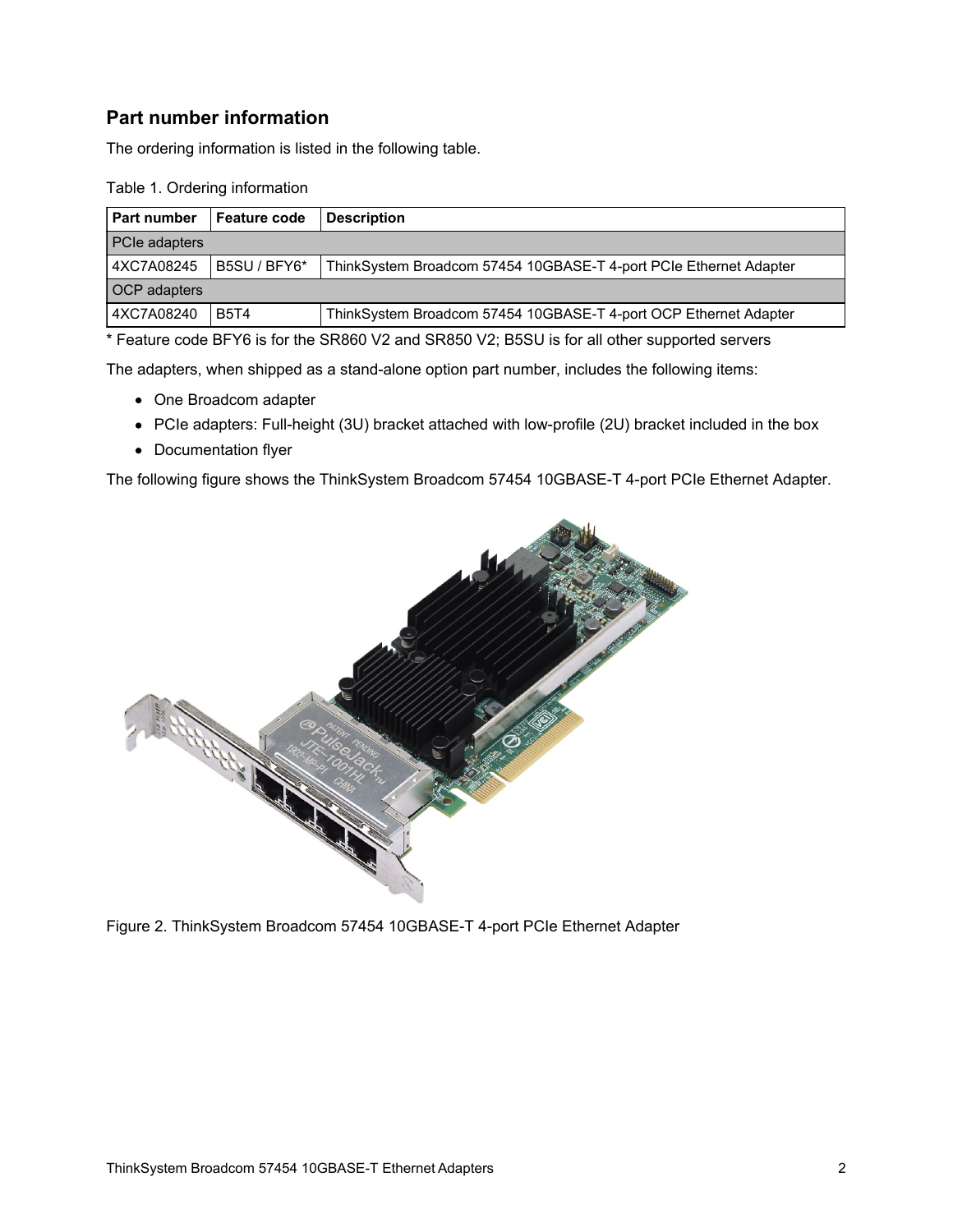# **Network cabling requirements**

The network cables that can be used with the adapters are as follows:

- 10GBASE-T
	- UTP Category 7 (100 m maximum)
	- UTP Category 6a (100 m maximum)
	- UTP Category 6 (55 m maximum)

The following table lists the supported Category 6 (CAT 6) cables.

#### Table 2. CAT6 cables

| <b>Part number</b>        | <b>Feature code</b> | <b>Description</b>     |
|---------------------------|---------------------|------------------------|
| <b>CAT6 Green Cables</b>  |                     |                        |
| 00WE123                   | <b>AVFW</b>         | 0.75m CAT6 Green Cable |
| 00WE127                   | <b>AVFX</b>         | 1.0m CAT6 Green Cable  |
| 00WE131                   | <b>AVFY</b>         | 1.25m CAT6 Green Cable |
| 00WE135                   | <b>AVFZ</b>         | 1.5m CAT6 Green Cable  |
| 00WE139                   | AVG <sub>0</sub>    | 3m CAT6 Green Cable    |
| 90Y3718                   | A <sub>1</sub> MT   | 10m CAT6 Green Cable   |
| 90Y3727                   | A1MW                | 25m CAT6 Green Cable   |
| <b>CAT6 Blue Cables</b>   |                     |                        |
| 90Y3721                   | A1MU                | 10m CAT6 Blue Cable    |
| 90Y3730                   | A1MX                | 25m CAT6 Blue Cable    |
| <b>CAT6 Yellow Cables</b> |                     |                        |
| 90Y3724                   | A1MV                | 25m CAT6 Yellow Cable  |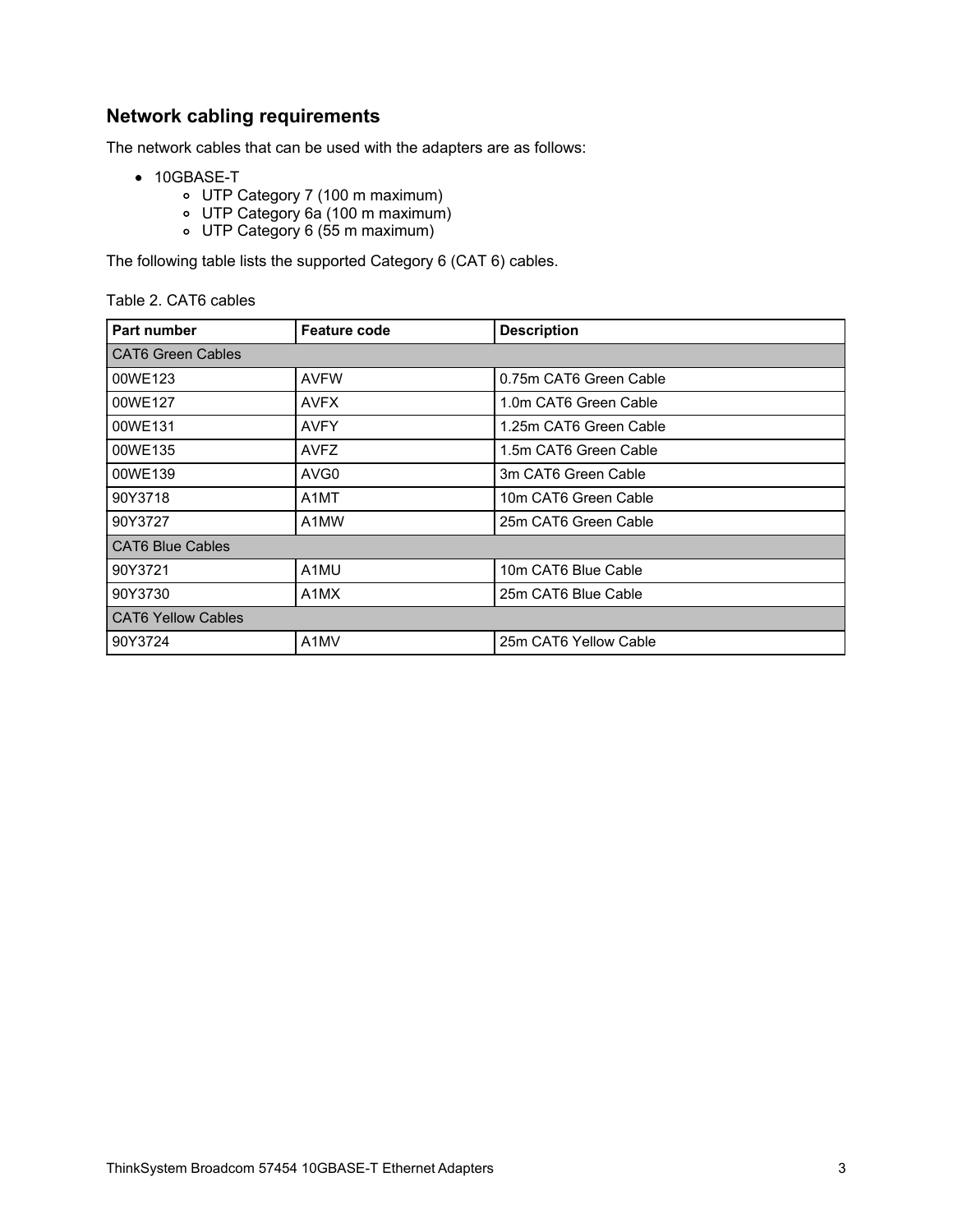# **Features**

The adapters have the following features:

- Broadcom TruFlow technology integrates flow processing to provide hardware assisted processing of traffic flows with data path Acceleration. TruFlow enables efficient network flow processing and increases Virtual Machine density by offloading the server CPU to improve application performance.
- Broadcom adapters are the industry's most secure Ethernet solution, leveraging Broadcom's BroadSAFE® technology to provide unparalleled platform security via Silicon Root of Trust. Broadcom is the first Ethernet Adapter vendor to store authentication key and code in silicon to protect clients from maliciously modified firmware.
- The adapters support both RoCEv1 and RoCEv2 simultaneously. RoCE (RDMA over Converged Ethernet) allows Remote Direct Memory Access (RDMA) traffic to be communicated over Converged Ethernet using Data Center Bridging (DCB). Broadcom's Smart Congestion Control provides consistent and predictable performance for real world workloads plus scaling for heavily loaded network traffic making it ideal for clients looking for deterministic low latency.
- Support for Data Center Bridging (DCB), including IEEE 802.1Qbb Priority based Flow Control (PFC), 802.1Qaz Enhanced Transmission Selection (ETS), and 802.1Qau Quantized Congestion Notification (QCN) capabilities. DCB technology allows the device to provide lossless data delivery, prioritize low latency traffic, and share bandwidth among data center physical links.
- Support for SR-IOV to allow I/O transactions to bypasses hypervisors, which reduces latency by removing data copies and context switches between VM address space and hypervisor address space, when transmitting or receiving data over the network. The implementation supports 802.1Qbg Edge Virtual Bridging (EVB)

#### **Specifications**

The adapters have the following technical specifications:

- Four port 10 Gbps Ethernet controller with RJ45 connectors
	- 10GBASE-T IEEE 802.3an support
	- 1000BASE-T IEEE 802.3ab support
- Based on the Broadcom BCM57454 (4-port) controller
- Host interface:
	- Low profile adapter: PCIe 3.0 x8 host interface
	- OCP 3.0 adapter: PCIe 3.0 x16 host interface
- OCP adapters are designed to the Open Compute Project (OCP) NIC 3.0 (version 0.85) with the primary connector (4C+ OCP)
- Supports Message Signal Interrupt (MSI-X)
- Support for PXE boot, UEFI, iSCSI boot and Wake-on-LAN (WOL, OCP adapter only)
- Function-Level Reset (FLR) support
- Network Controller Sideband Interface (NC-SI) (OCP adapter)
- PCIe-based UART and KCS
- $\bullet$  SMBus 2.0
- Networking Features
	- Jumbo frames (up to 9600-Byte)
	- 3x flow control
	- Link Aggregation (802.3ad)
	- Virtual LANs-802.1q VLAN tagging
	- Configurable Flow Acceleration
	- Advanced Congestion Avoidance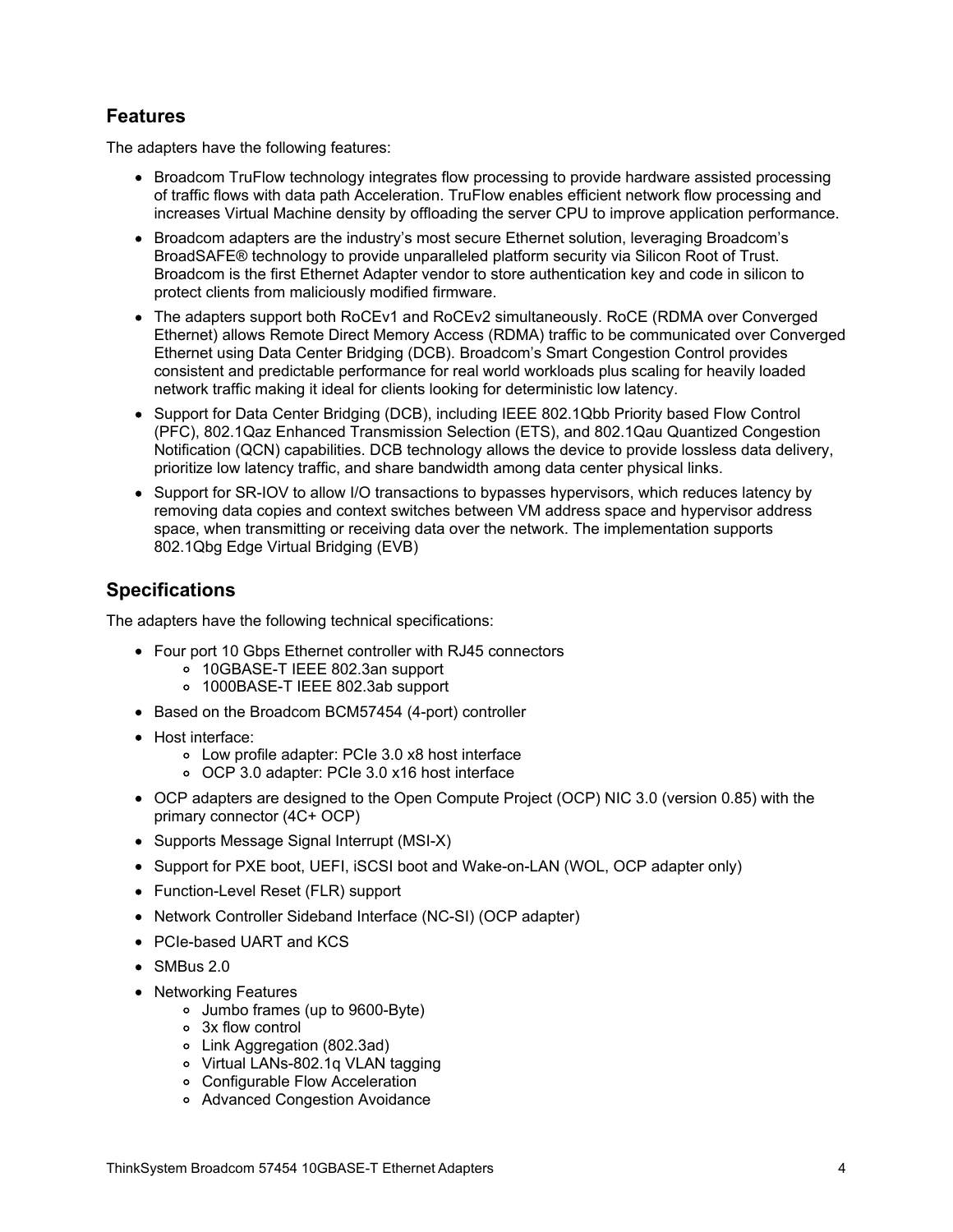- o IEEE 1588 and Time Sync
- Forward Error Correction Clause 74, Clause 91 support over 25 Gbps
- Performance Features
	- 30M Packet Per Second
	- Low latency
		- Bidirectional wire speed throughput
- Stateless Offload Features
	- IPv4 and IPv6 offloads
	- TCP, UDP, IPv4, IPv6 checksum offload
	- Large Send Offload (LSO)
	- Receive Segment Coalescing
	- TCP Segmentation offload (TSO)
	- Large Receive Offload (LRO)
	- Generic Receive Offload
	- Receive Side Scaling (RSS)
	- Transmit Side Scaling (TSS)
	- Header-Payload Split
	- Accelerated Received Flow Steering (RFS)
- Virtualization
	- vSwitch Acceleration
	- NetQueue, VMQueue, and Multiqueue
	- SR-IOV with up to 1K virtual functions (VFs).
	- VXLAN-aware stateless offloads
	- NVGRE-aware stateless offloads
	- Geneve-aware stateless offloads
	- IP-in-IP-aware stateless offloads
	- GRE-aware (encap/decap) stateless offloads
	- Stateless Transport Tunneling
	- Edge Virtual Bridging (EVB)
	- Per Virtual Function (VF) statistics
	- VF Receive-Side Scaling (RSS)/Transmit-Side Scaling (TSS)
- RDMA over Converged Ethernet (RoCE)
	- RoCEv1 and RoCEv2
	- Data Center Bridging with RoCE
	- Reliable Connection Queue Pair
	- Unreliable Datagram Queue Pair
	- o Raw Ethertype Queue Pair
	- Up to 1 million Queue Pairs
	- Up to 64K Shared Receive Queues
	- Up to 1 million Completion Queues
	- Up to 1 million Memory Regions and Memory Windows
	- Up to 1 million Protection Domains
	- Up to 250 outstanding RDMA Reads or Atomics per Queue Pair
	- Congestion Avoidance (hardware-based flows tracking and rate adjustment)
	- Fast Memory Register
	- Linux OFED 3.5 and later
	- MS-Windows Network Direct Kernel Provider Interface and SMBDirect
	- MS-Windows Network Direct Service Provider Interface
- Integrated Flow Processing
	- 1 million+ Exact Match Flows
	- Exact Match Flow Lookup
	- Wildcard Match Flow Lookup
	- VLAN insertion/deletion
	- o NAT/NAPT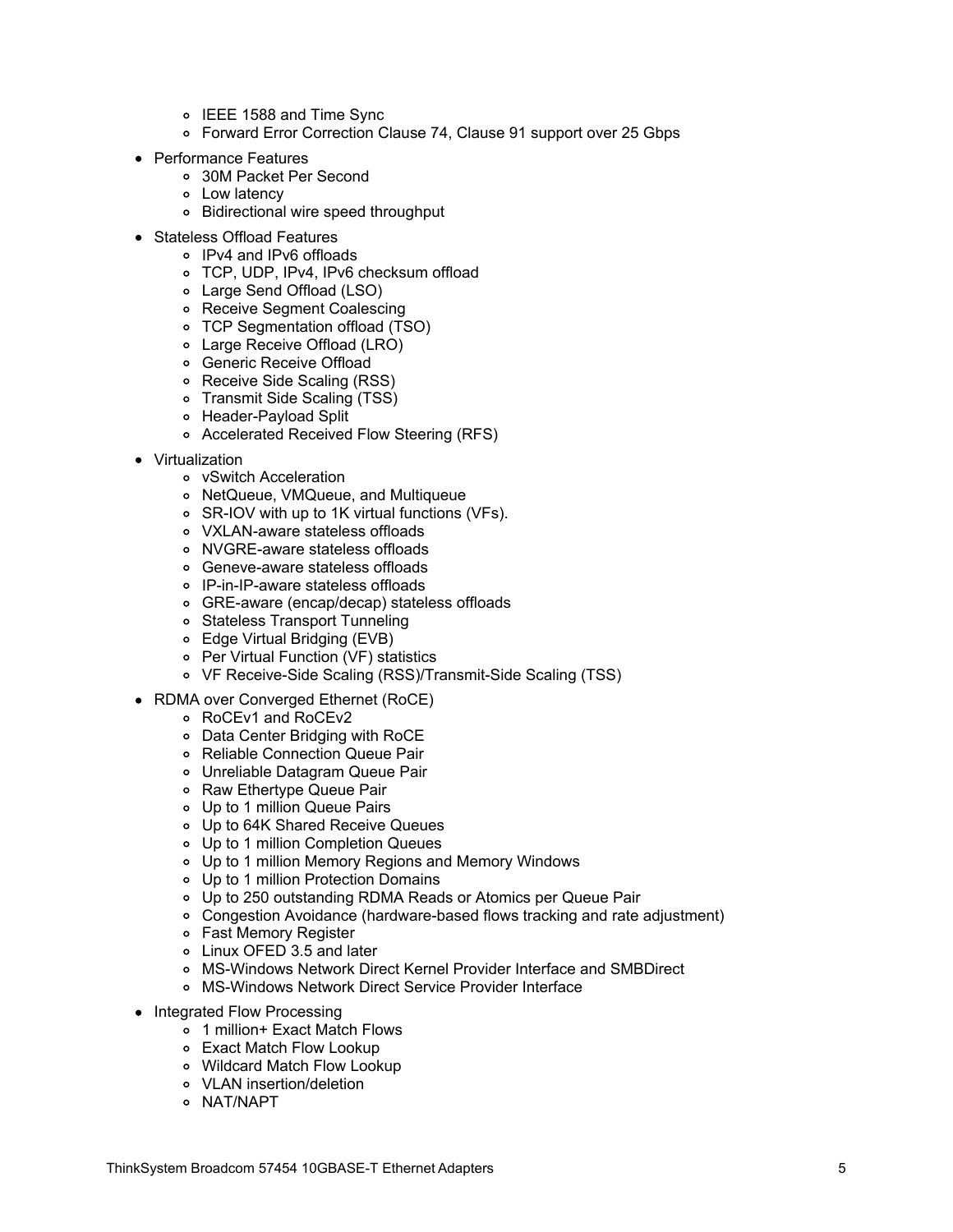- Tunnel Encapsulation/De-capsulation
- Flow tracking and aging
- Mirroring
- Metering
- Flow counters/statistics
- Custom tunnel header support
- Data Center Bridging
	- Priority-based flow control (PFC; IEEE 802.1Qbb)
	- Enhanced transmission selection (ETS; IEEE 802.1Qaz)
	- Quantized Congestion Notification (QCN; IEEE 802.1Qau)
	- Data Center Bridging Capability eXchange (DCBX; IEEE 802.1Qaz)
	- Up to 8 traffic classes per port; fully DCB compliant per 802.1Qbb
- Manageability
	- TruManage Technology based on Distributed Management Task Force (DMTF) standards and protocols, support for SMASH2.0, WS-Man, and IPMI2.0/DCMI1.5
	- Management Component Transport Protocol (MCTP) MCTP over SMBus and MCTP over PCIe VDM
- Power Saving
	- ACPI compliant power management
	- PCI Express Active State Power Management (ASPM)
	- PCI Express eCLKREQ support
	- PCI Express unused lane powered down
	- Ultra low-power mode
	- Power Management (PM) Offload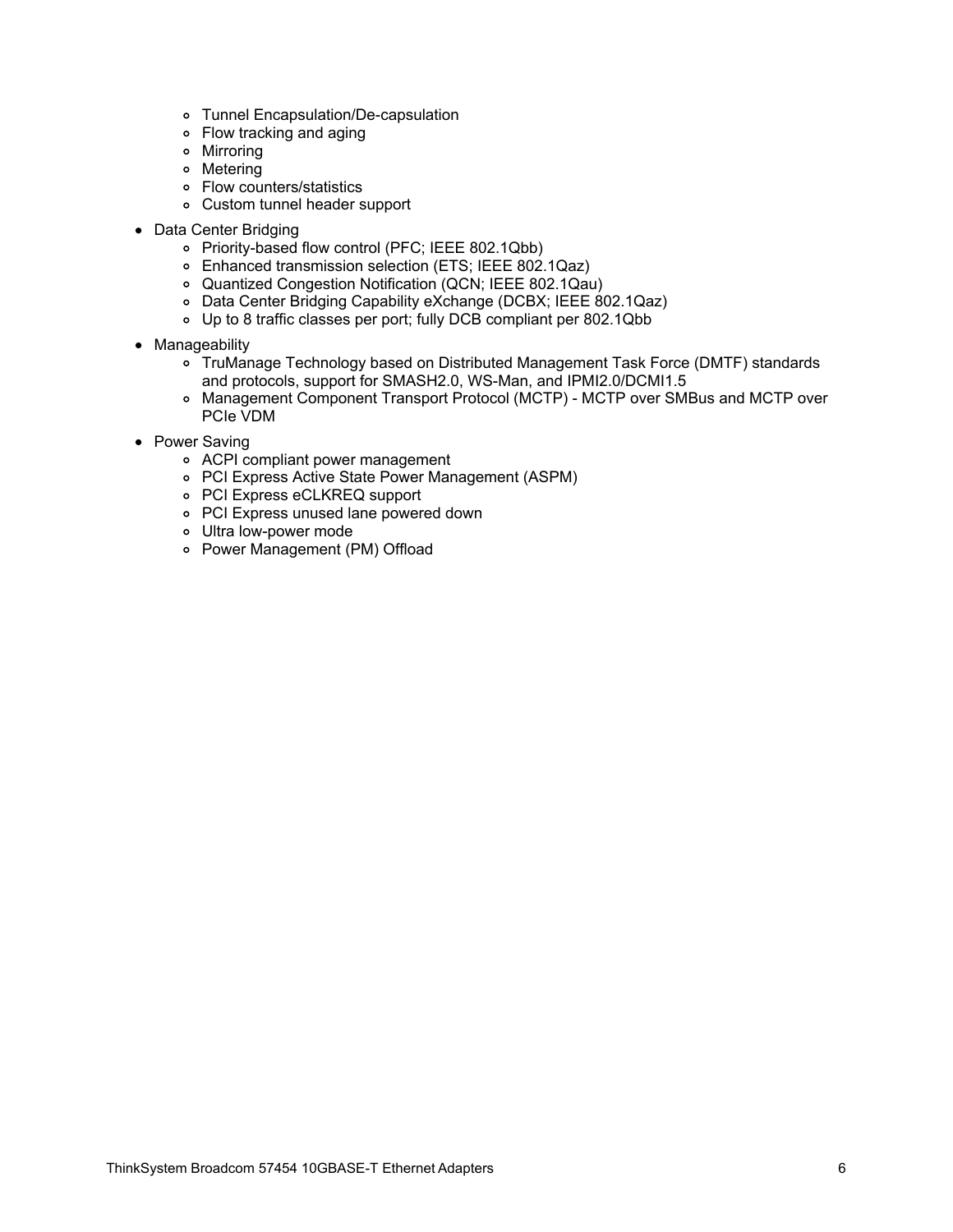#### **Server support**

The following tables list the ThinkSystem servers that are compatible.

**SR860 V2 and SR850 V2** : For the SR860 V2 and SR850 V2, use feature BFY6 to order the PCIe adapter in the server using configure-to-order. For field upgrades, use part number 4XC7A08245 but ensure the adapter has the latest firmware.

|                       |                                                                                |                         | 1S Intel<br>V <sub>2</sub><br>Edge |                             |                             | 2S Intel V2                        |                                                        |                                                      | <b>AMD</b>                                                            |                                                           |                     |                                 |                               | Dense V <sub>2</sub>           |                                |                                       | 4S<br>V <sub>2</sub>    |                                          | 8S                                                              |                                           |                                                                       |
|-----------------------|--------------------------------------------------------------------------------|-------------------------|------------------------------------|-----------------------------|-----------------------------|------------------------------------|--------------------------------------------------------|------------------------------------------------------|-----------------------------------------------------------------------|-----------------------------------------------------------|---------------------|---------------------------------|-------------------------------|--------------------------------|--------------------------------|---------------------------------------|-------------------------|------------------------------------------|-----------------------------------------------------------------|-------------------------------------------|-----------------------------------------------------------------------|
| Part<br><b>Number</b> | <b>Description</b>                                                             | 7D1X)<br>(7Z46<br>SE350 | (7D8T)<br><b>SE450</b>             | 7D8J)<br>(7D8K<br>ያ<br>ST50 | /7D8F)<br>V2 (7D8G<br>ST250 | (52.1)<br>V2 (7D7R<br><b>SR250</b> | $\overline{7274}$<br>(7275)<br>$\mathsf{S}^2$<br>ST650 | 7Z71)<br>022<br>Ë<br>$\sqrt{2}$<br>S <sub>RS30</sub> | $\sqrt{273}$<br>N<br>$\overline{z}$<br>Ë<br>$\mathsf{S}$<br>R650<br>ທ | 7Z23)<br><b>Z22</b><br>E<br>$\frac{2}{3}$<br><b>SR670</b> | SR635 (7Y98 / 7Y99) | 7201)<br>100(1)<br><b>SR655</b> | 7D2X)<br>XZQZ<br><b>SR645</b> | 7D2V<br>(7D2W)<br><b>SR665</b> | (7D1K)<br>$\tilde{z}$<br>SD630 | (7D1M)<br>$\tilde{z}$<br><b>SD650</b> | z<br>V2 (7D1<br>SD650-N | (6922)<br>$\mathsf{S}^2$<br><b>SN550</b> | 7D32)<br>1507<br>$\boldsymbol{\mathsf{S}}$<br>R850<br><b>SC</b> | 7Z60)<br>59<br>$\sim$<br><b>R860</b><br>ທ | $\sim$<br><b>X1</b><br>(XZ)<br>$\overline{50}$<br>$\overline{R}$<br>ഗ |
| 4XC7A08245            | ThinkSystem Broadcom<br>57454 10GBASE-T 4-port<br><b>PCIe Ethernet Adapter</b> | N                       | Y                                  | N.                          | N <sub>1</sub>              | N                                  | Y                                                      | Y                                                    | Y                                                                     | N                                                         | Y                   | Y                               | Y                             | Y                              | N.                             | N I                                   | N                       | N                                        | Y                                                               | Υ                                         | N                                                                     |
| BFY6                  | ThinkSystem Broadcom<br>57454 10GBASE-T 4-port<br><b>PCIe Ethernet Adapter</b> | N                       | N                                  | N.                          | N.                          | $\mathsf{N}$                       | N                                                      | N                                                    | N.                                                                    | N                                                         | N                   | N                               | N                             | N <sub>1</sub>                 | N.                             | N <sub>1</sub>                        | N                       | N                                        | Y                                                               | Y                                         | N                                                                     |
| 4XC7A08240            | ThinkSystem Broadcom<br>57454 10GBASE-T 4-port<br><b>OCP Ethernet Adapter</b>  | N                       | N I                                | N                           | N                           | $\mathsf{N}$                       | $\mathsf{N}$                                           | Y                                                    | Y                                                                     | N                                                         | Y                   | Y                               | Y                             | Y                              | N                              | N                                     | N                       | N                                        | Y                                                               | Y                                         | N                                                                     |

Table 3. Server support (Part 1 of 2)

Table 4. Server support (Part 2 of 2)

|                       |                                                                         |                    | 1S Intel V1<br>2S Intel V1 |                          |                                 |                         |                                       |                                |                                 | Dense V1                       |                                                                          |                                        | <b>4S V1</b>                |                 |                 |                        |                        |                                        |                                             |                                |
|-----------------------|-------------------------------------------------------------------------|--------------------|----------------------------|--------------------------|---------------------------------|-------------------------|---------------------------------------|--------------------------------|---------------------------------|--------------------------------|--------------------------------------------------------------------------|----------------------------------------|-----------------------------|-----------------|-----------------|------------------------|------------------------|----------------------------------------|---------------------------------------------|--------------------------------|
| Part<br><b>Number</b> | <b>Description</b>                                                      | ST50 (7Y48 / 7Y50) | Y46)<br>(7Y45)<br>ST250    | Y54<br>É<br><b>SR150</b> | 7Y51)<br>(TY52)<br><b>SR250</b> | 7X10)<br>60XZ)<br>ST550 | 7X08)<br><b>LOXZ)</b><br><b>SR530</b> | 7X04)<br>(7X03<br><b>SR550</b> | 7Y03)<br>(7Y02)<br><b>SR570</b> | (X99)<br>86XL)<br><b>SR590</b> | $\frac{7}{0}$<br>$\frac{7}{0}$<br>$\frac{100\times1}{2}$<br><b>SR630</b> | $\frac{20\times10}{2}$<br><b>SR650</b> | 57<br>(7Y36<br><b>SR670</b> | (7X21)<br>SD530 | (7X58)<br>SD650 | (7X16)<br><b>SN550</b> | (7X15)<br><b>SN850</b> | $X$ 19)<br><b>7X18</b><br><b>SR850</b> | <b>2D2G</b><br><b>IZQZ</b><br><b>SR850P</b> | 7X70)<br>69XZ)<br><b>SR860</b> |
| 4XC7A08245            | ThinkSystem Broadcom 57454<br>10GBASE-T 4-port PCIe Ethernet<br>Adapter | N                  | N                          | N                        | N.                              | N                       | N                                     | N                              | N                               | N                              | N                                                                        | N                                      | N.                          | N.              | N               | N                      | N <sub>1</sub>         | N                                      | N                                           | $\mathsf{N}$                   |
| BFY6                  | ThinkSystem Broadcom 57454<br>10GBASE-T 4-port PCIe Ethernet<br>Adapter | N                  | N                          | N                        | N                               | N                       | N                                     | N                              | N                               | $\overline{N}$                 | N.                                                                       | N                                      | N                           | N               | IN I            | N                      | N I                    | N                                      | N                                           | $\mathsf{N}$                   |
| 4XC7A08240            | ThinkSystem Broadcom 57454<br>10GBASE-T 4-port OCP Ethernet<br>Adapter  | N                  | N                          | N                        | N                               | N                       | N                                     | N                              | $\mathsf{N}$                    | IN.                            | N                                                                        | N                                      |                             | NNN             |                 | N <sub>1</sub>         | N I                    | N <sub>1</sub>                         | N                                           | $\mathsf{N}$                   |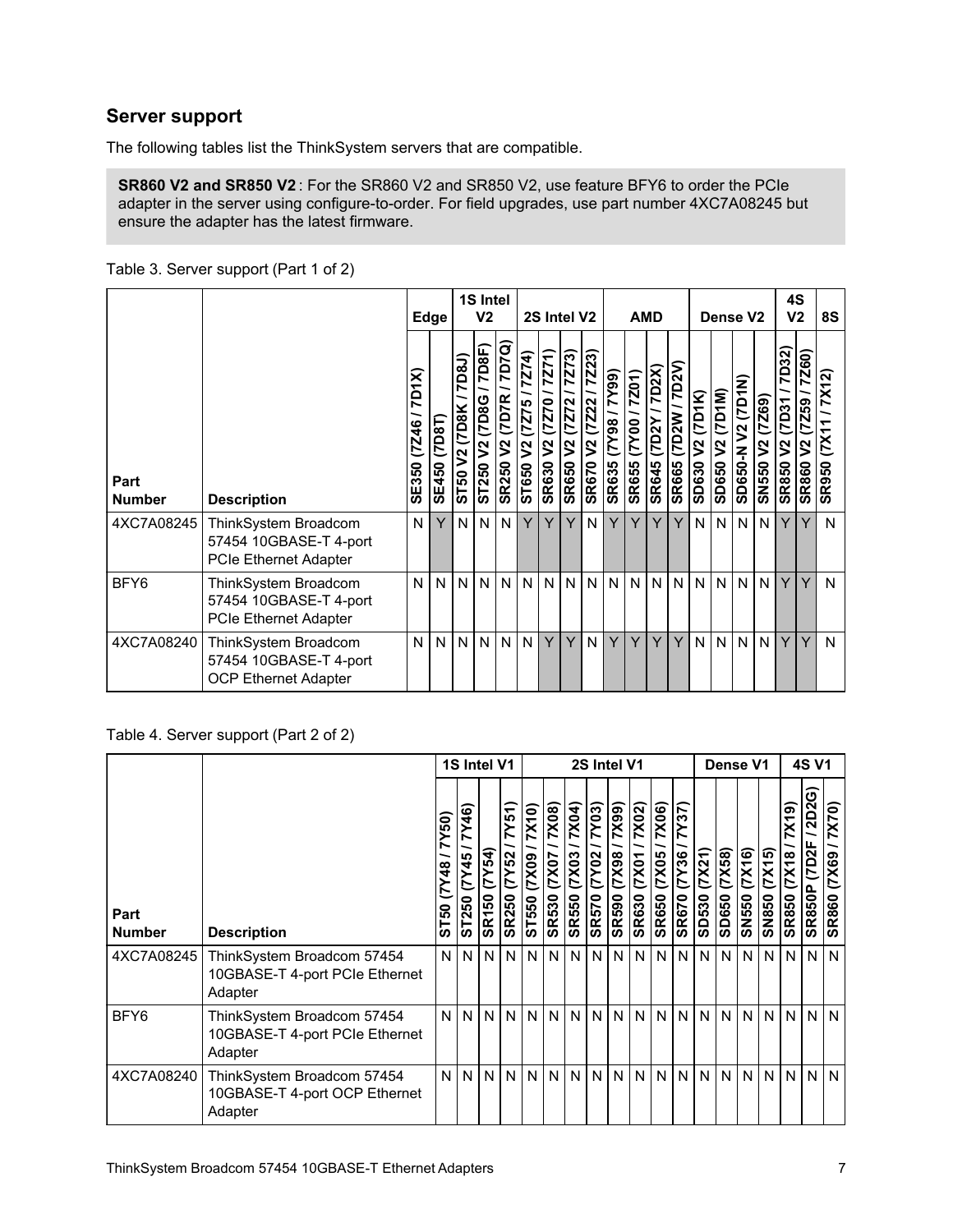# **Operating system support**

The following tables list the supported operating systems:

- ThinkSystem Broadcom 57454 10GBASE-T 4-port PCIe Ethernet Adapter, [4XC7A08245](#page-8-0)
- ThinkSystem Broadcom 57454 10GBASE-T 4-port OCP Ethernet Adapter, [4XC7A08240](#page-9-0)

**Tip:** These tables are automatically generated based on data from Lenovo [ServerProven](https://www.lenovo.com/us/en/serverproven/).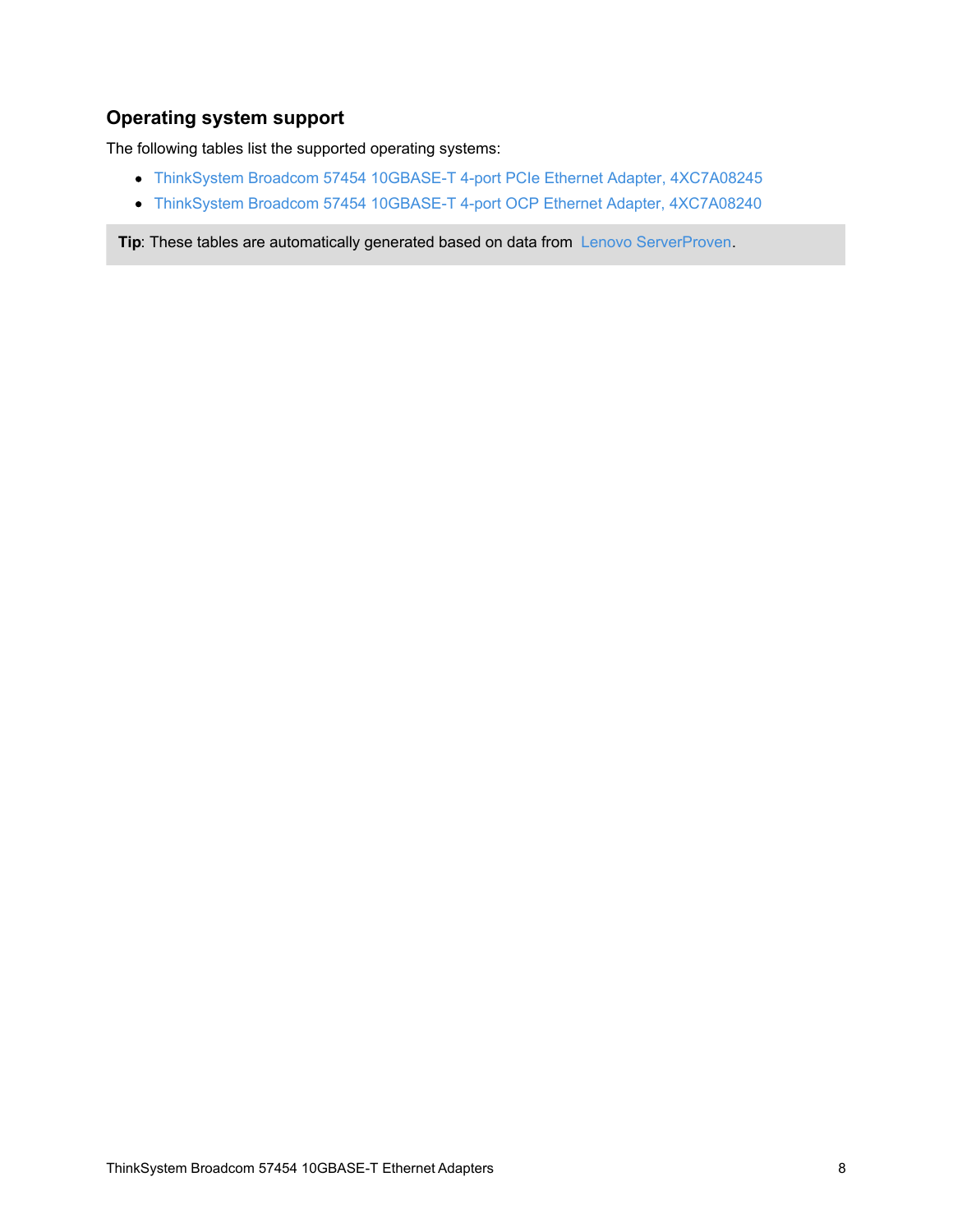| <b>Operating systems</b>                     | <b>SE450</b> | $\tilde{z}$<br><b>SR630</b> | $\frac{2}{\sqrt{2}}$<br><b>SR650</b> | <b>SR850 V2</b> | <b>SR860V2</b> | $2$<br>ST650 | <b>SR635</b> | <b>SR645</b> | <b>SR655</b> | <b>SR665</b> |
|----------------------------------------------|--------------|-----------------------------|--------------------------------------|-----------------|----------------|--------------|--------------|--------------|--------------|--------------|
| Microsoft Windows Server 2016                | N            | Y                           | Y                                    | Y               | Y              | Y            | Υ            | Y            | Y            | Y            |
| Microsoft Windows Server 2019                | Y            | Ý                           | Ý                                    | Y               | Y              | Y            | Y            | Ý            | Ý            | Y            |
| Microsoft Windows Server 2022                | Y            | Y                           | Υ                                    | Y               | Y              | Y            | Y            | Y            | Y            | Y            |
| Red Hat Enterprise Linux 7.6                 | N            | N                           | $\mathsf{N}$                         | N               | N              | N            | Y            | Y            | Y            | Y            |
| Red Hat Enterprise Linux 7.7                 | N            | N                           | $\mathsf{N}$                         | N               | N              | N            | Y            | Y            | Y            | Y            |
| Red Hat Enterprise Linux 7.8                 | N            | N                           | $\mathsf{N}$                         | N               | N              | N            | Y            | Y            | Ÿ            | Y            |
| Red Hat Enterprise Linux 7.9                 | Y            | Ý                           | Y                                    | Y               | Y              | Y            | Y            | Y            | Y            | Y            |
| Red Hat Enterprise Linux 8.0                 | N            | N                           | N                                    | N               | N              | N            | Y            | N            | Y            | ${\sf N}$    |
| Red Hat Enterprise Linux 8.1                 | N            | N                           | $\mathsf{N}$                         | N               | $\overline{N}$ | N            | Y            | Y            | Ý            | Y            |
| Red Hat Enterprise Linux 8.2                 | N            | Υ                           | Y                                    | Y               | Y              | Y            | Υ            | Y            | Y            | Y            |
| Red Hat Enterprise Linux 8.3                 | N            | Ý                           | Ý                                    | Y               | Y              | Y            | Y            | Y            | Y            | Y            |
| Red Hat Enterprise Linux 8.4                 | N            | Υ                           | Υ                                    | Y               | Y              | Υ            | Y            | Y            | Y            | Y            |
| Red Hat Enterprise Linux 8.5                 | Y            | Y                           | Y                                    | Y               | Y              | Y            | Y            | Y            | Y            | Y            |
| Red Hat Enterprise Linux 8.6                 | N            | Y                           | Ÿ                                    | Y               | Y              | Ÿ            | Y            | Y            | Ÿ            | Y            |
| Red Hat Enterprise Linux 9.0                 | N            | Y                           | Y                                    | Y               | Υ              | Y            | Y            | Y            | Y            | Y            |
| SUSE Linux Enterprise Server 12 SP4          | N            | N                           | N                                    | N               | N              | N            | Y            | N            | Y            | N            |
| SUSE Linux Enterprise Server 12 SP5          | N            | Y                           | Υ                                    | Y               | Y              | Y            | Υ            | Y            | Y            | Y            |
| SUSE Linux Enterprise Server 12 SP5 with Xen | N            | Ý                           | Ý                                    | Y               | Ý              | Ÿ            | Y            | Ÿ            | Ý            | Y            |
| SUSE Linux Enterprise Server 15 SP1          | N            | N                           | N                                    | N               | N              | $\mathsf{N}$ | Υ            | Y            | Y            | Y            |
| SUSE Linux Enterprise Server 15 SP1 with Xen | N            | N                           | $\mathsf{N}$                         | N               | N              | N            | Y            | Y            | Ÿ            | Y            |
| SUSE Linux Enterprise Server 15 SP2          | N            | Y                           | Y                                    | Y               | Y              | Y            | Y            | Y            | Y            | Y            |
| SUSE Linux Enterprise Server 15 SP2 with Xen | N            | Y                           | Y                                    | Y               | Y              | Υ            | Y            | Y            | Υ            | Y            |
| SUSE Linux Enterprise Server 15 SP3          | N            | Ÿ                           | Y                                    | Y               | Y              | Y            | Y            | Y            | Y            | Y            |
| SUSE Linux Enterprise Server 15 SP3 with Xen | N            | Y                           | Υ                                    | Y               | Y              | Υ            | Y            | Y            | Y            | Y            |
| Ubuntu 18.04.5 LTS                           | N            | Ý                           | Y                                    | N               | N              | Y            | N            | $\mathsf{N}$ | N            | $\mathsf{N}$ |
| Ubuntu 20.04 LTS                             | N            | Y                           | Y                                    | N               | $\mathsf{N}$   | $\mathsf{N}$ | N            | N            | N            | N            |
| Ubuntu 22.04 LTS                             | N            | Y                           | Y                                    | $\mathsf{N}$    | $\mathsf{N}$   | N            | N.           | N            | N            | N            |
| VMware vSphere Hypervisor (ESXi) 6.7 U3      | N            | Y                           | Υ                                    | ${\sf N}$       | $\mathsf{N}$   | Y.           | Y            | Y            | Y            | Y            |
| VMware vSphere Hypervisor (ESXi) 7.0         | N            | N                           | N                                    | N               | ${\sf N}$      | ${\sf N}$    | Y            | Y            | Y            | IY.          |
| VMware vSphere Hypervisor (ESXi) 7.0 U1      | N            | N                           | $\mathsf{N}$                         | Y               | Y              | $\mathsf{N}$ | Y            | Y            | Y            | Y            |
| VMware vSphere Hypervisor (ESXi) 7.0 U2      | N            | Y                           | Y                                    | Y               | Y              | Y            | Y            | Y            | Y            | Y            |
| VMware vSphere Hypervisor (ESXi) 7.0 U3      | Y            | Y                           | Y                                    | Y               | Y              | Y            | Y            | Y            | Υ            | Y            |

<span id="page-8-0"></span>Table 5. Operating system support for ThinkSystem Broadcom 57454 10GBASE-T 4-port PCIe Ethernet Adapter, 4XC7A08245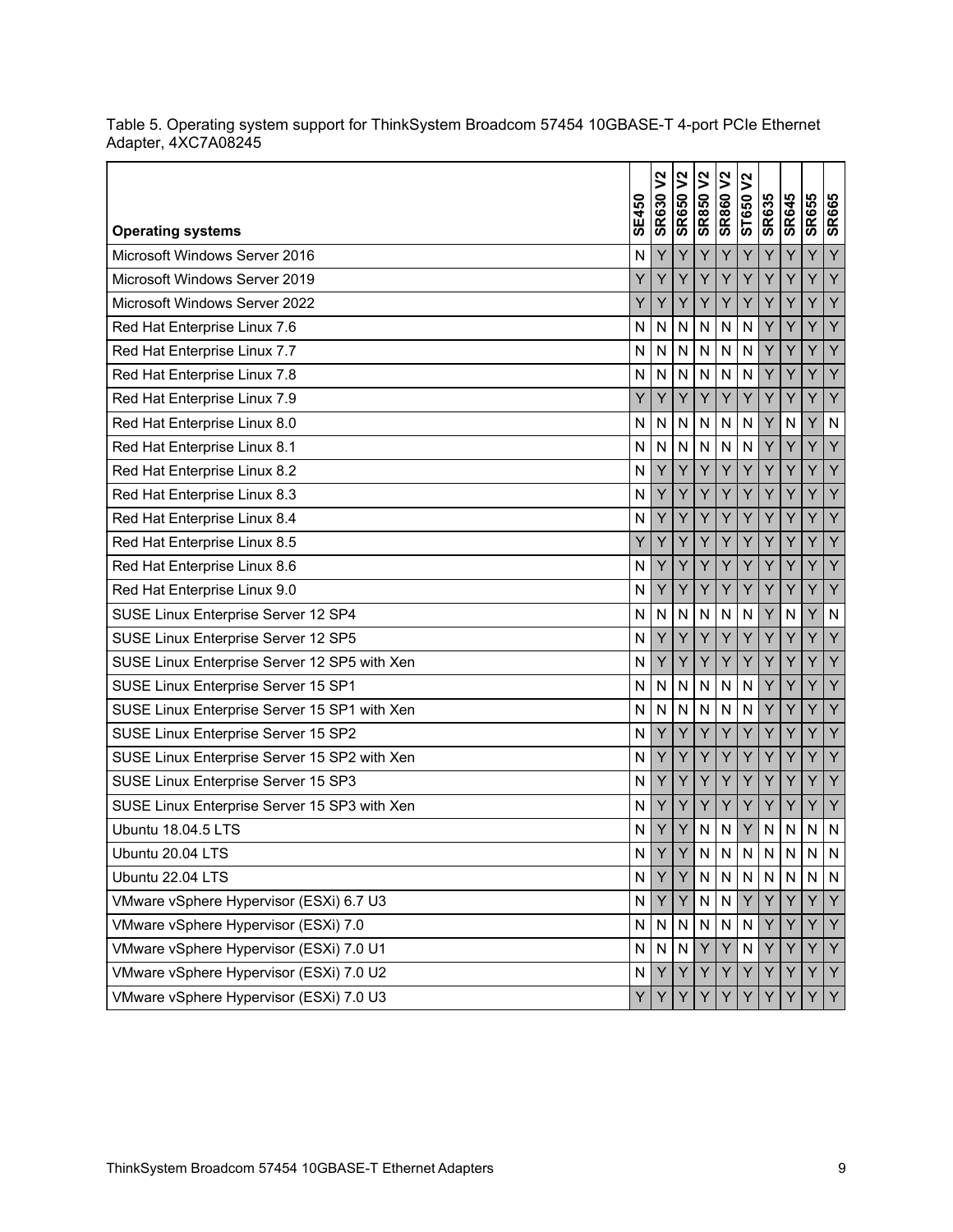| <b>Operating systems</b>                     | <b>SR630 V2</b> | <b>SR650V2</b> | <b>SR850 V2</b> | <b>SR860V2</b> | <b>SR635</b> | <b>SR645</b> | <b>SR655</b> | <b>SR665</b>            |
|----------------------------------------------|-----------------|----------------|-----------------|----------------|--------------|--------------|--------------|-------------------------|
| Microsoft Windows Server 2016                | Υ               | Υ              | Y               | Υ              | Υ            | Y            | Y            | Y                       |
| Microsoft Windows Server 2019                | Y               | Υ              | Y               | Y              | Y            | Y            | Y            | Y                       |
| Microsoft Windows Server 2022                | Y               | Y              | Y               | Y              | Y            | Y            | Y            | Y                       |
| Red Hat Enterprise Linux 7.6                 | $\mathsf{N}$    | N              | N               | N              | Y            | Y            | Y            | Y                       |
| Red Hat Enterprise Linux 7.7                 | N               | N              | N               | N              | Y            | Y            | Ý            | Y                       |
| Red Hat Enterprise Linux 7.8                 | N               | N              | N               | $\mathsf{N}$   | Y            | Y            | Y            | Y                       |
| Red Hat Enterprise Linux 7.9                 | Ÿ               | Y              | Y               | Υ              | Y            | Ÿ            | Y            | Y                       |
| Red Hat Enterprise Linux 8.0                 | N               | N              | N               | N              | Υ            | $\mathsf{N}$ | Y            | ${\sf N}$               |
| Red Hat Enterprise Linux 8.1                 | N               | N              | N               | $\mathsf{N}$   | Y            | Ÿ            | Ý            | Y                       |
| Red Hat Enterprise Linux 8.2                 | Y               | Υ              | Y               | Y              | Y            | Y            | Υ            | Y                       |
| Red Hat Enterprise Linux 8.3                 | Y               | Υ              | Y               | Υ              | Y            | Y            | Y            | Y                       |
| Red Hat Enterprise Linux 8.4                 | Y               | Y              | Y               | Y              | Y            | Y            | Ÿ            | Y                       |
| Red Hat Enterprise Linux 8.5                 | Y               | Υ              | Y               | Υ              | Y            | Y            | Υ            | Y                       |
| Red Hat Enterprise Linux 8.6                 | Ÿ               | Y              | Y               | Y              | Y            | Ÿ            | Y            | Y                       |
| Red Hat Enterprise Linux 9.0                 | Y               | Υ              | Y               | Y              | Υ            | Y            | Y            | Y                       |
| SUSE Linux Enterprise Server 12 SP4          | N               | N              | N               | $\mathsf{N}$   | Y            | N            | Ý            | $\overline{\mathsf{N}}$ |
| SUSE Linux Enterprise Server 12 SP5          | Y               | Υ              | Y               | Υ              | Υ            | Y            | Y            | Y                       |
| SUSE Linux Enterprise Server 12 SP5 with Xen | Y               | Υ              | Y               | Υ              | Y            | Y            | Y            | Y                       |
| SUSE Linux Enterprise Server 15 SP1          | N               | $\mathsf{N}$   | N               | $\mathsf{N}$   | Y            | N            | Y            | Y                       |
| SUSE Linux Enterprise Server 15 SP1 with Xen | N               | N              | N               | N              | Y            | N            | Y            | Y                       |
| SUSE Linux Enterprise Server 15 SP2          | Y               | Y              | Y               | Y              | Y            | Y            | Ÿ            | Y                       |
| SUSE Linux Enterprise Server 15 SP2 with Xen | Υ               | Υ              | Y               | Υ              | Y            | Y            | Y            | Y                       |
| SUSE Linux Enterprise Server 15 SP3          | Y               | Y              | Y               | Y              | Y            | Ÿ            | Ý            | Y                       |
| SUSE Linux Enterprise Server 15 SP3 with Xen | Y               | Y              | Y               | Υ              | Y            | Y            | Υ            | Y                       |
| <b>Ubuntu 18.04.5 LTS</b>                    | Y               | Y              | $\mathsf{N}$    | $\mathsf{N}$   | N            | $\mathsf{N}$ | N            | $\mathsf{N}$            |
| Ubuntu 20.04 LTS                             | V <sub>1</sub>  | $\vee$ 1       | $\mathbf{N}$    | $\mathsf{N}$   | $\mathsf{N}$ | $\mathbf{N}$ | N            | N                       |
| Ubuntu 22.04 LTS                             | Y               | Y              | $\mathsf{N}$    | $\mathsf{N}$   | N.           | N            | N            | ${\sf N}$               |
| VMware vSphere Hypervisor (ESXi) 6.7 U3      | Y               | Y              | $\mathsf{N}$    | N              | Y            | Y            | Y            | Y                       |
| VMware vSphere Hypervisor (ESXi) 7.0         | N               | N              | N               | N              | Y            | Y            | Y            | Y                       |
| VMware vSphere Hypervisor (ESXi) 7.0 U1      | N               | ${\sf N}$      | Y               | Y              | Y            | Y            | Y            | Y                       |
| VMware vSphere Hypervisor (ESXi) 7.0 U2      | Y               | Υ              | Y               | Y              | Y            | Y            | Υ            | Y                       |
| VMware vSphere Hypervisor (ESXi) 7.0 U3      | Υ               | Y              | Y               | Y              | Y            | Y            | Υ            | Y                       |

<span id="page-9-0"></span>Table 6. Operating system support for ThinkSystem Broadcom 57454 10GBASE-T 4-port OCP Ethernet Adapter, 4XC7A08240

 $1$  Limitation notice: Broadcom 57454 OCP adapter bandwidth shows incorrectly under Ubuntu OS with SR650 V2/SR630 V2 servers, which is planned to be fixed by 1Q'22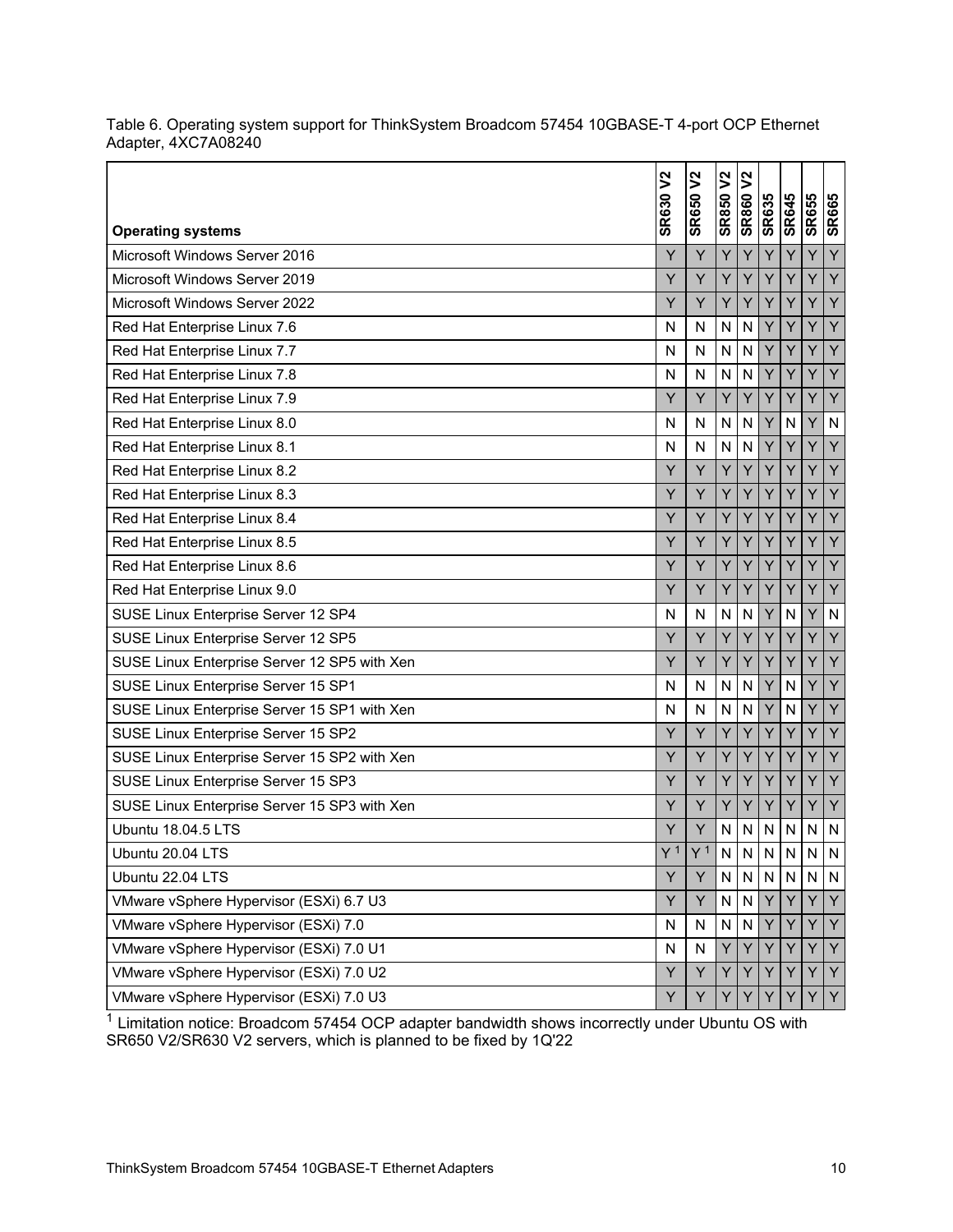# **Physical specifications**

The PCIe adapter has the following dimensions:

- Length: 167 mm (6.6 in.)
- $\bullet$  Height: 63 mm (2.5 in)

The OCP adapter has the following dimensions:

- $\bullet$  Width: 76 mm (3 in.)
- Depth: 115 mm (4.5 in.)

#### **Operating environment**

The adapters are supported in the following environment:

- Temperature (operating): 0 to 55 °C (32 to 131 °F)
- Temperature (storage): -40 to 65 °C (-40 to 149 °F)
- Humidity: 5 to 95% non-condensing

#### **Warranty**

One-year limited warranty. When installed in a supported server, these adapters assume the server's base warranty and any warranty upgrade.

## **Agency approvals**

The adapters conform to the following standards:

- EN 55022:2010 + AC:2011 Class B (CE EU)
- $\bullet$  EN 55024 Class B (EU)
- CFR47, Part 15 Class B (USA FCC)
- ICES-003 Class B (Canada)
- CNS13438 Class B (BSMI Taiwan)
- RRL KN22 Class B (S. Korea)
- KN24 (ESD) (S. Korea)
- V-3 / 2014 / 04 (VCCI Japan)
- EN 60950-1
- $\bullet$  UL 60950-1
- CTUVus UL
- CSA 22.2 No. 950
- CNS14336 Class B
- $\bullet$  ICES 003
- UL 1977 (connector safety)
- UL 796 (PCB wiring safety)
- UL 94 (flammability of parts)

#### **Related publications**

For more information, see the following resources:

- Networking Options for ThinkSystem Servers <https://lenovopress.com/lp0765-networking-options-for-thinksystem-servers>
- Lenovo ServerProven compatibility information: <http://www.lenovo.com/us/en/serverproven/>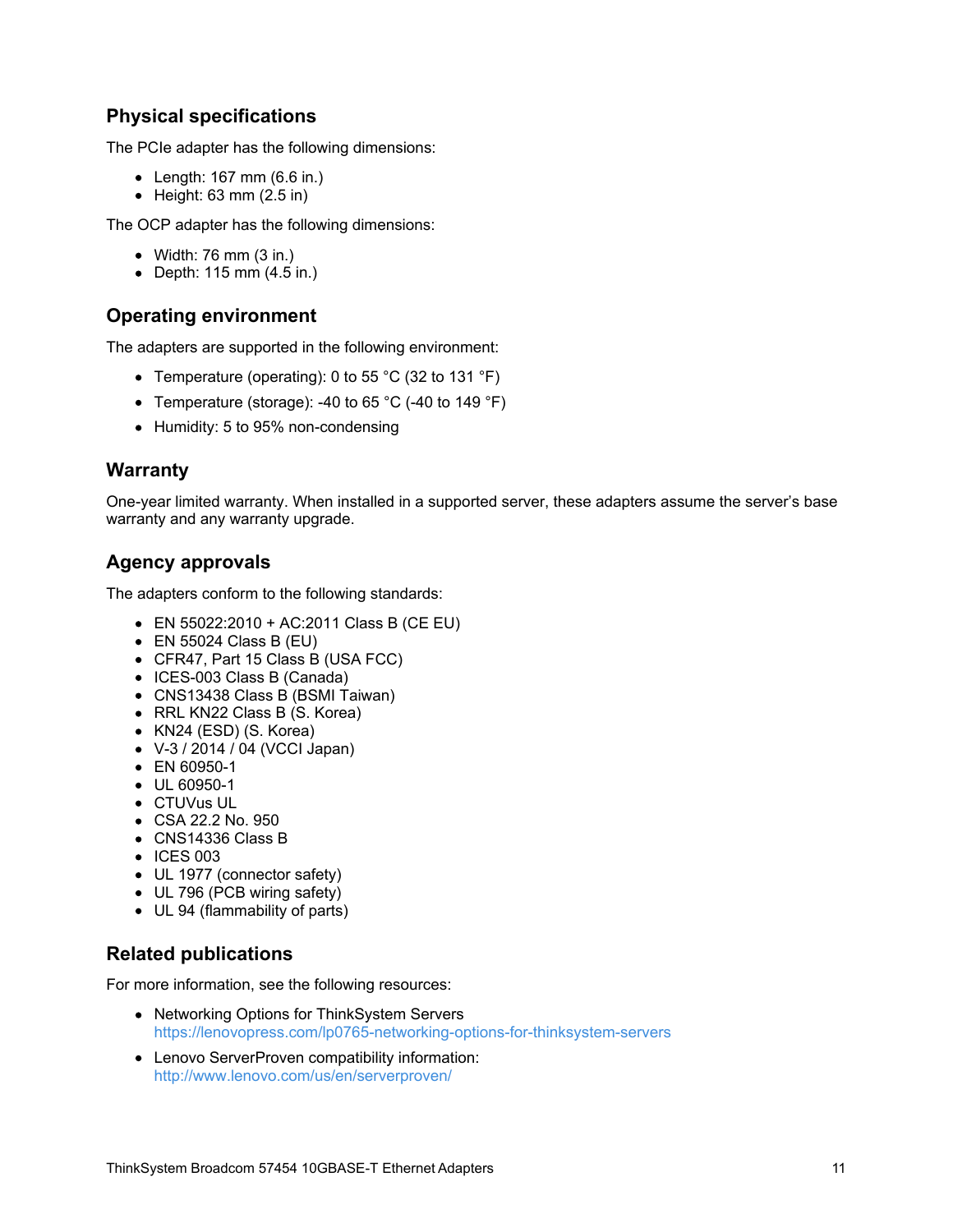# **Related product families**

Product families related to this document are the following:

- 10 Gb Ethernet [Connectivity](https://lenovopress.com/networking/tor/10gb)
- **Ethernet [Adapters](https://lenovopress.com/servers/options/ethernet)**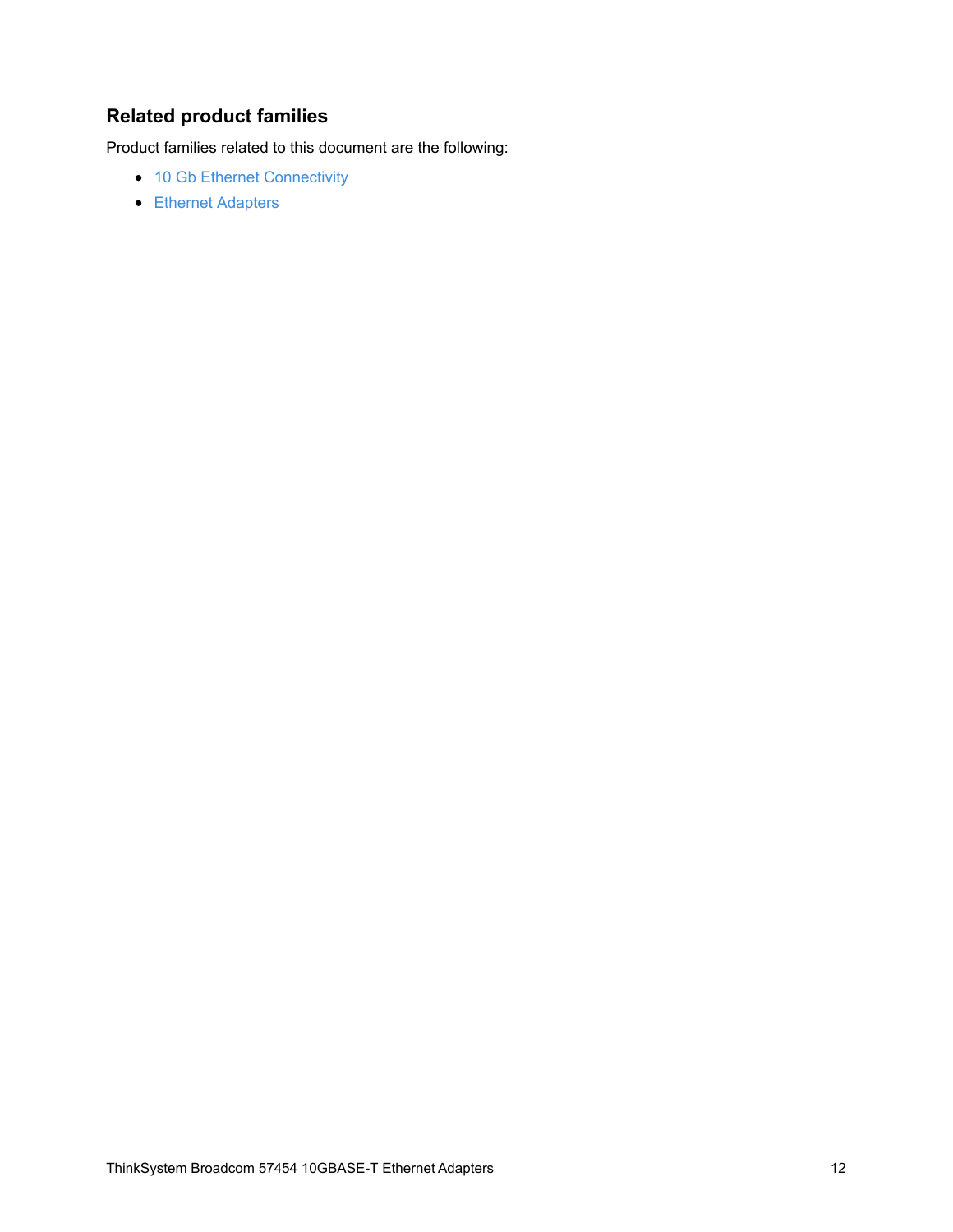#### **Notices**

Lenovo may not offer the products, services, or features discussed in this document in all countries. Consult your local Lenovo representative for information on the products and services currently available in your area. Any reference to a Lenovo product, program, or service is not intended to state or imply that only that Lenovo product, program, or service may be used. Any functionally equivalent product, program, or service that does not infringe any Lenovo intellectual property right may be used instead. However, it is the user's responsibility to evaluate and verify the operation of any other product, program, or service. Lenovo may have patents or pending patent applications covering subject matter described in this document. The furnishing of this document does not give you any license to these patents. You can send license inquiries, in writing, to:

Lenovo (United States), Inc. 8001 Development Drive Morrisville, NC 27560 U.S.A. Attention: Lenovo Director of Licensing

LENOVO PROVIDES THIS PUBLICATION "AS IS" WITHOUT WARRANTY OF ANY KIND, EITHER EXPRESS OR IMPLIED, INCLUDING, BUT NOT LIMITED TO, THE IMPLIED WARRANTIES OF NON-INFRINGEMENT, MERCHANTABILITY OR FITNESS FOR A PARTICULAR PURPOSE. Some jurisdictions do not allow disclaimer of express or implied warranties in certain transactions, therefore, this statement may not apply to you.

This information could include technical inaccuracies or typographical errors. Changes are periodically made to the information herein; these changes will be incorporated in new editions of the publication. Lenovo may make improvements and/or changes in the product(s) and/or the program(s) described in this publication at any time without notice.

The products described in this document are not intended for use in implantation or other life support applications where malfunction may result in injury or death to persons. The information contained in this document does not affect or change Lenovo product specifications or warranties. Nothing in this document shall operate as an express or implied license or indemnity under the intellectual property rights of Lenovo or third parties. All information contained in this document was obtained in specific environments and is presented as an illustration. The result obtained in other operating environments may vary. Lenovo may use or distribute any of the information you supply in any way it believes appropriate without incurring any obligation to you.

Any references in this publication to non-Lenovo Web sites are provided for convenience only and do not in any manner serve as an endorsement of those Web sites. The materials at those Web sites are not part of the materials for this Lenovo product, and use of those Web sites is at your own risk. Any performance data contained herein was determined in a controlled environment. Therefore, the result obtained in other operating environments may vary significantly. Some measurements may have been made on development-level systems and there is no guarantee that these measurements will be the same on generally available systems. Furthermore, some measurements may have been estimated through extrapolation. Actual results may vary. Users of this document should verify the applicable data for their specific environment.

#### **© Copyright Lenovo 2022. All rights reserved.**

This document, LP1310, was created or updated on July 7, 2021.

Send us your comments in one of the following ways:

- Use the online Contact us review form found at: <https://lenovopress.com/LP1310>
- Send your comments in an e-mail to: [comments@lenovopress.com](mailto:comments@lenovopress.com?subject=Feedback for LP1310)

This document is available online at <https://lenovopress.com/LP1310>.